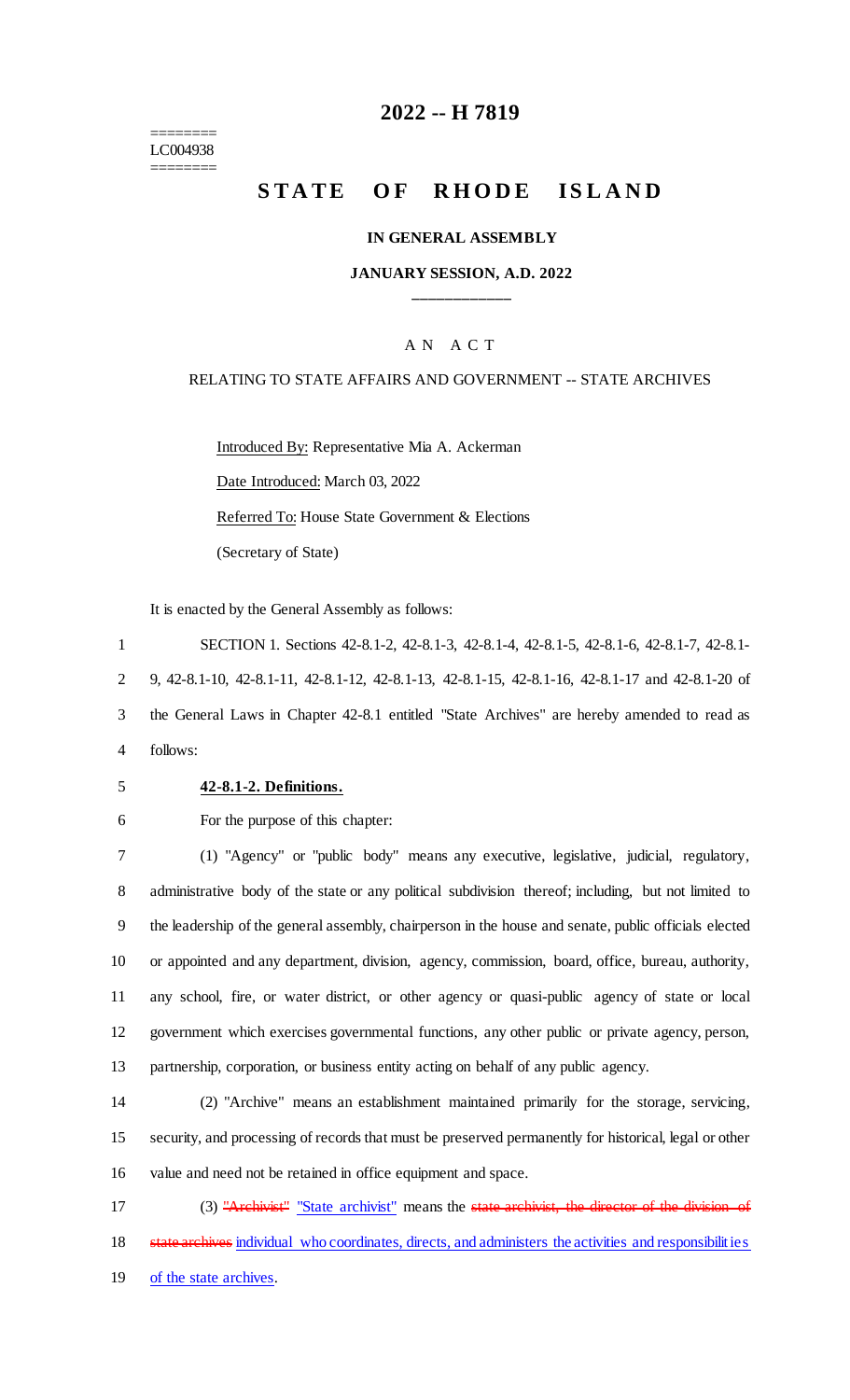(4) "Authenticated copies" means exact copies or reproductions of records or other materials that are certified as such under seal and that need be legally accepted as evidence.

(5) "Commission" means the Rhode Island historical records commission.

 $\left(\frac{6}{6}\right)$  "Custodian" means and includes the official custodian or any authorized person having personal custody and control of the public records in question.

6  $\left(7\right)\left(6\right)$  "Division" means the division of state archives of the department of state.

 $\frac{8}{3}$  (8)(7) "Official custodian" means and includes any officer or employee of the state or any agency, institution, or political subdivision thereof, who is responsible for the maintenance, care, and keeping of public records, regardless of whether such records are in his or her actual personal custody and control.

 (8) "Permanent records" means public records or records which are established in the records retention schedule at the time of creation, which shall not be destroyed and are determined

to have enduring, legal, and historical value to the state.

 (9) "Person" means and includes any natural person, corporation, partnership, firm, or association.

 (10) "Personal paper(s)" means documents unrelated to work but maintained at a place of work by an employee or general officers of the state government of Rhode Island.

18  $\left(\frac{10}{11}\right)$  "Political subdivision" means and includes every city, town, school district, fire district, water or sanitation district, or any other special district or other quasi-public agency within the state.

21  $\left(\frac{(11)(12)}{2}\right)$  "Public record" or "public records" means public records as defined in chapter 2 of title 38, "Access to Public Records".

 $\frac{(12)(13)}{23}$  "Records" means all books, letters, papers, maps, photographs, tapes, films, sound recordings, machine-readable records or any other documentary materials, regardless of physical 25 form or characteristics, made or received by any governmental agency, office, or general officer in pursuance of law or in connection with the transaction of public business and preserved or appropriate for preservation by the agency or its legitimate successor as evidence of the organization, functions, policies, decisions, procedures, operations, or other activities of the government or because of the value of the official government data contained therein. As used in this part 1, the following are excluded from the definition of records:

 (i) Materials preserved or appropriate for preservation because of the value of the data contained therein other than that of an official government nature or because of the historical value of the materials themselves;

(ii) Library books, pamphlets, newspapers, or museum material made, acquired, or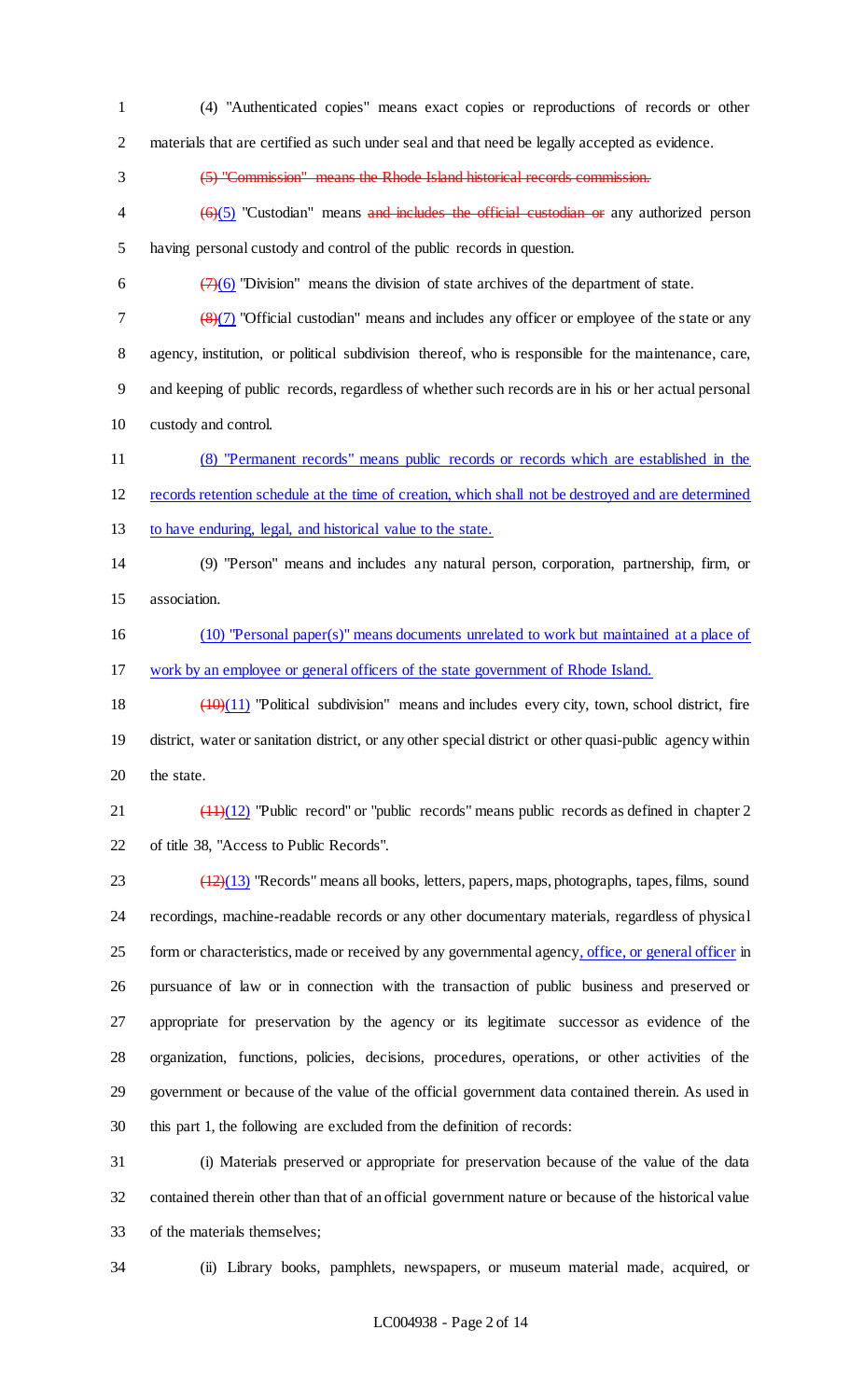- preserved for reference, historical, or exhibition purposes;
- (iii) Private papers, manuscripts, letters, diaries, pictures, biographies, books, and maps, including materials and collections previously owned by persons other than the state or any political subdivision thereof;
- (iv) Extra copies of publications or duplicated documents preserved for convenience of reference; and
- (v) Stocks of publications.
- 

8 (13)(14) "State archives" or "archives of the state" "Archives of the state" means those 9 official records that have been determined by the state archivist to have sufficient historical, legal, 10 or other permanent value to warrant their continued preservation by the state, and have been accepted by the state archivist for deposit in his or her custody.

 (14)(15) "State archives" means an establishment maintained by the division for the 13 preservation of those public records that have been determined by the division to have sufficient 14 historical or other value to warrant their continued preservation by the state and have been accepted 15 by the division for deposit in its custody the official state repository or any other repository

approved by the state archivist for long-term or permanent records.

- (15) "Trust fund" means the archives trust fund.
- **42-8.1-3. State archives created.**
- (a) There shall be an establishment known as "the archives of the state of Rhode Island", also referred to in this chapter as "the state archives" or "the division".
- (b) The state archives shall be a division of the department of state, as mandated by § 42- 8-19.
- (c) Except as provided by §§ 42-10-9 and 38-3-6, the division shall be the official custodian 24 and trustee for the state of all public permanent records, of permanent historical, legal or other 25 value, regardless of physical form or characteristics, which are transferred to it from any public office of the state or any political subdivision thereof.
- **42-8.1-4. Officers.**
- (a) The chief administrative officer of the division shall be the state archivist.
- (b) The state archivist shall be appointed by the secretary of state:
- The state archivist shall be appointed based upon the professional qualifications required
- 31 to perform the duties and responsibilities of the office of state archivist. The state archivist may be
- 32 removed by shall serve at the pleasure of the secretary of state.

 (c) There shall be in the division a deputy state archivist who shall be appointed by the 34 secretary of state and who shall serve at the pleasure of the secretary of state. The deputy state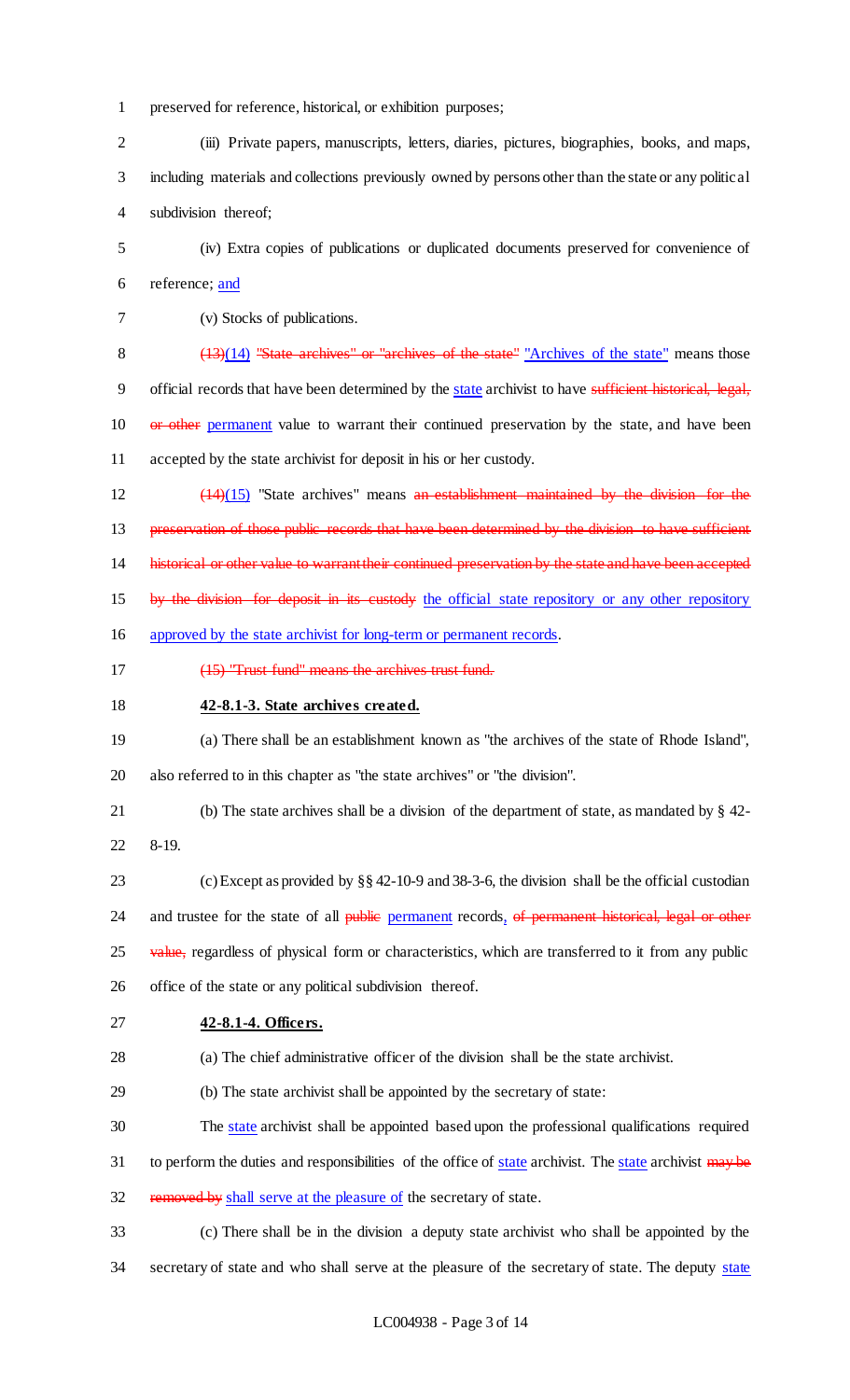archivist shall perform such functions as the state archivist shall designate. During any absence or 2 disability of the state archivist, the deputy state archivist shall act as state archivist. In the event of 3 a vacancy in the office of the state archivist, the deputy state archivist shall act as state archivist 4 until an a state archivist is appointed under subsection (b) of this section.

 (d) The state archivist and deputy state archivist shall be compensated at a salary to be determined by the secretary of state, which salary shall be reviewed and approved by the department of administration.

# **42-8.1-5. Duties and responsibilities.**

 (a) The state archivist under the direction of the secretary of state shall be responsible for 10 the proper administration of public permanent records, of permanent historical or other value 11 including public records with a minimum retention of twenty (20) years, possessing enduring value pursuant to § 38-3-6. It shall be his or her duty to determine and direct the administrative and technical procedures of the division. He or she shall study the problems of preservation and disposition of records as defined in this chapter and based on such study shall formulate and put into effect, to the extent authorized by law, within the division or otherwise, such programs as he or she deems advisable or necessary for public records of permanent historical or other value by agencies of the state or political subdivisions thereof.

 (b) The state archives shall reserve and administer such records as shall be transferred to its custody, and to accept, arrange, and preserve them, according to approved archival practices and to permit them at reasonable times and under the supervision of the division to be inspected, examined and copied; provided that any record placed in the keeping of the division under special terms or conditions restricting their use shall be made accessible only in accordance with such terms and conditions.

 (c) The state archivist shall cooperate with and assist insofar as practicable, state institutions, departments, agencies, the counties, municipalities and individuals engaged in activities in the field of state archives, manuscripts, and to accept from any person any papers, books, records and similar materials which in the judgment of the division warrant preservation in the state archives.

 (d) Except as otherwise expressly provided by law, the state archivist may delegate any of 30 the functions of the state archivist to such officers and employees of the division as the state archivist may deem to be necessary or appropriate. A delegation of the functions by the state 32 archivist shall not relieve the state archivist of responsibility for the administration of such functions.

(e) The secretary of state may organize the division as he or she finds necessary or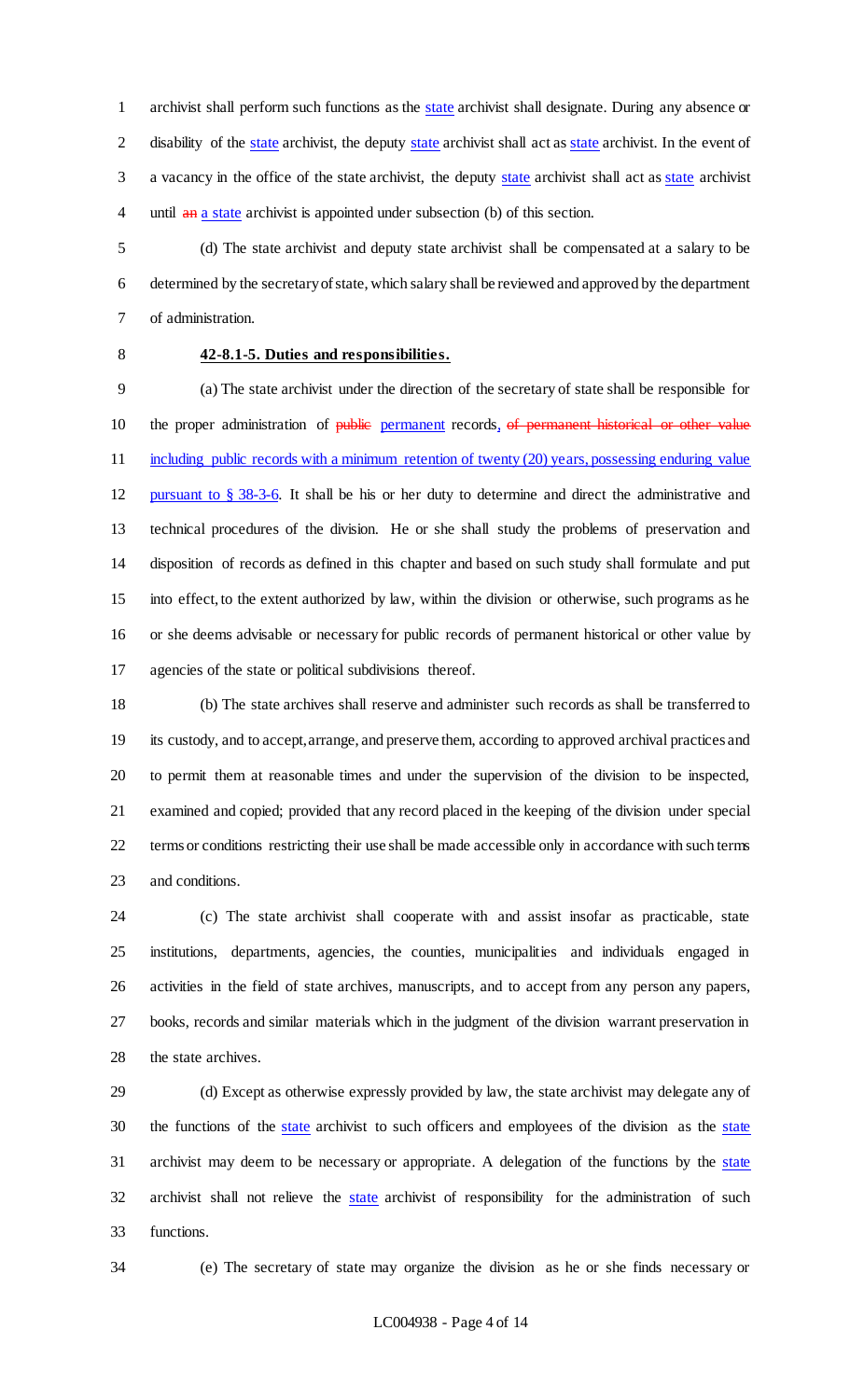appropriate.

 (f) The secretary of state may establish advisory committees to provide advice with respect to any function of the state archivist or the division. Members of any such committee shall serve without compensation.

 (g) The state archivist shall advise and consult with interested federal, state and local agencies with a view to obtaining their advice and assistance in carrying out the purposes of this chapter.

 (h) The state archivist shall provide a public research room where, under policies established by the division, the materials in the state archives may be studied.

 (i) The state archivist shall conduct, promote, and encourage research in Rhode Island history, government, and culture, and to maintain a program of information, assistance, coordination, and guidance for public officials, educational institutions, libraries, the scholarly community, and the general public engaged in such research.

 (j) The state archivist, with the approval of the secretary of state, shall cooperate with and, insofar as practicable, assist agencies, libraries, institutions, and individuals in projects designed to preserve original source materials relating to the state history, government, and culture, and to prepare and publish in cooperation with the public records administration, handbooks, guides, indexes, and other literature directed toward encouraging the preservation and use of the state's documentary resources.

20 (k) The state archivist shall serve as a member of the coordinating council for state library, 21 archival and information services.

 (l) The state archivist shall submit to the general assembly, as part of the annual report for 23 the state archives, a yearly preservation plan for addressing the preservation needs and objectives 24 for the division to be accomplished during the coming year. This report will include a review of 25 past preservation initiatives within the department as well as the projected cost(s) for new 26 initiatives.

 (m) The state archivist shall submit a disaster preparedness plan for the state archives. The 28 plan will be placed on file with the secretary of state, department of state library services, and the 29 general assembly and will be updated annually.

**42-8.1-6. Personnel and services.**

 (a) The secretary of state is authorized to select, appoint and employ such unclassified 32 officers and employees, as are necessary to perform the functions of the state archivist and the division.

(b) The secretary of state is authorized to obtain the services of experts and consultants as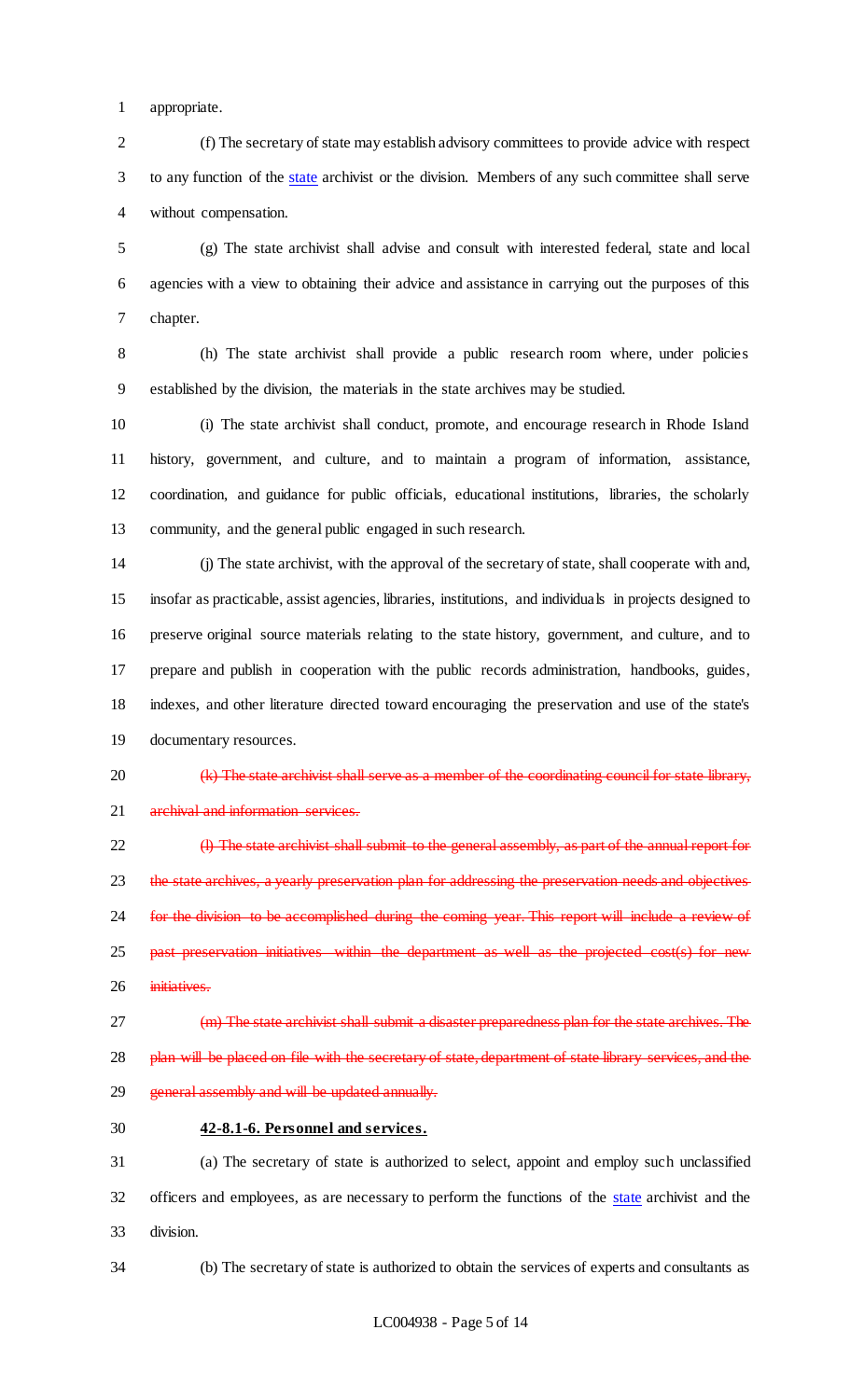necessary for the performance of the functions of the state archivist and the division.

 (c) The state archivist, in carrying out the functions of the state archivist or the division, is authorized to utilize the services of officials, officers, and other personnel in other agencies of the state and its political subdivisions, with the consent of the head of the agency concerned.

 (d) The state archivist is authorized to accept and utilize voluntary and uncompensated services.

# **42-8.1-7. Administration of state archives.**

 (a) The state archivist, whenever it appears to him or her to be in the public interest, is hereby authorized:

 (1) To accept for deposit with the state archives the permanent records of any state or local 11 agency, general officer or of the general assembly that are determined to have sufficient historical

12 or other value to warrant their continued preservation by the state archives;

(2) To provide access to the permanent records of any state or local agency, general officer,

or of the general assembly upon transfer in accordance with § 38-2-2, with exception only for

records not deemed public for purposes of § 38-2-2;

16  $\left(\frac{2}{3}\right)$  To direct and effect, with the approval of the head of the originating agency (or if the existence of such agency shall have been terminated, then with the approval of his or her 18 successor in function, if any) the transfer of permanent records of permanent legal or historical 19 value to into the archives of the state provided, that the title to such records shall be vested in the state archives; and

 $\left(\frac{3}{4}\right)$  To direct and effect the transfer of materials from private sources authorized to be received by the state archivist under the provisions of this chapter.

 (b) The state archivist shall be responsible for the custody, use, and withdrawal of records transferred to him or her; provided, that whenever any records the use of which is subject to statutory limitations and restrictions are so transferred, permissive and restrictive statutory provisions with respect to the examination and use of the records applicable to the head of the agency from which the records were transferred or to employees of that agency shall thereafter likewise be applicable to the archivist, and to the employees of the state archives respectively; provided, further that whenever the head of any agency shall specify in writing restrictions that appear to him or her to be necessary or desirable in the public interest, on the use or examination of records being considered for transfer from his or her custody to the state archivist shall impose 32 such restrictions in accordance with  $\S 38-2-2(4)$  on the records so transferred, and shall not remove or relax the restrictions without the concurrence in writing of the head of the agency from which the material shall have been transferred (or if the existence of the agency shall have been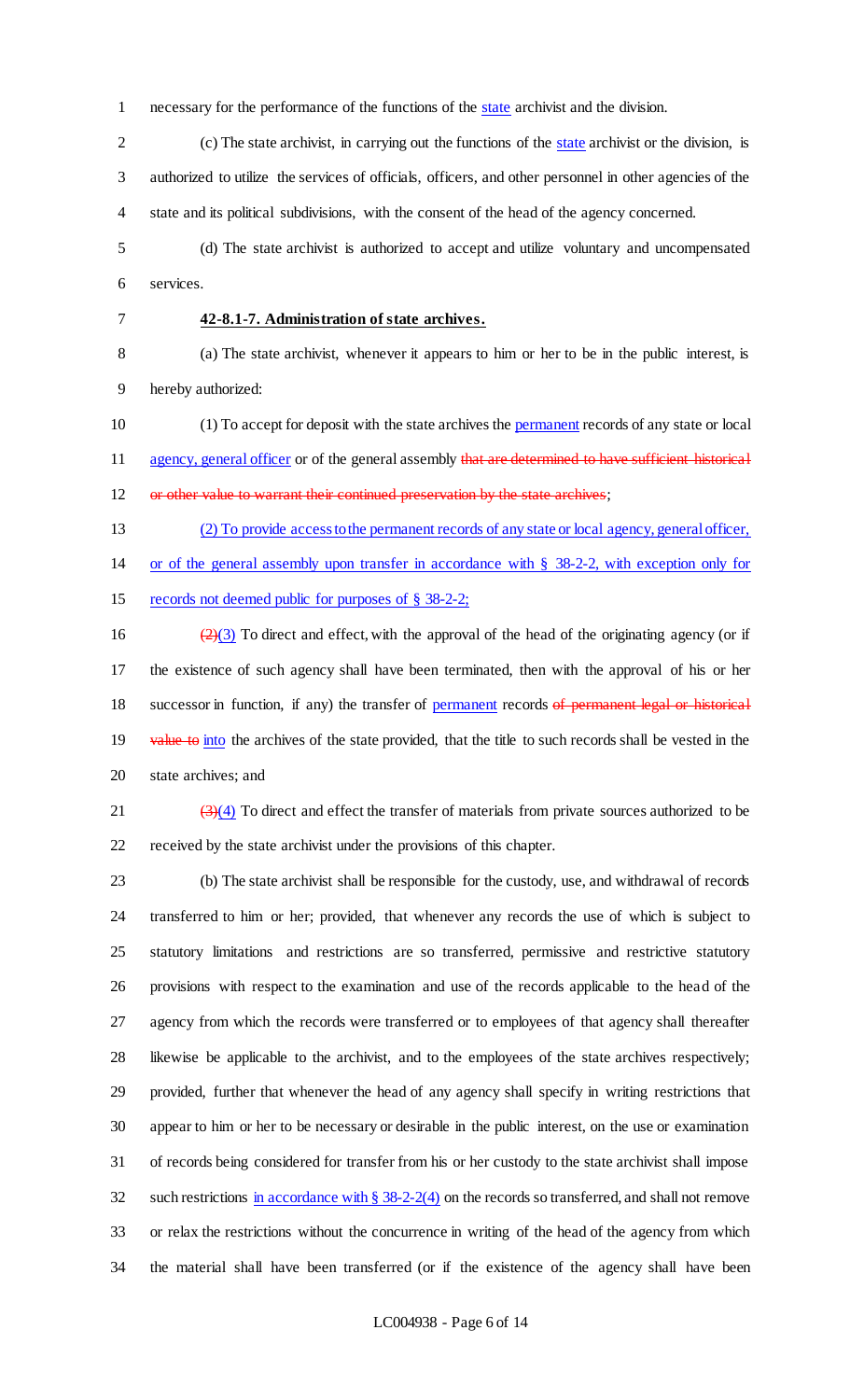terminated, then he or she shall not remove or relax such restrictions without the concurrence of the successor in function, if any, of the agency head); provided, however, that statutory and other restrictions referred to in the provisions of this subsection shall remain in force or effect after the 4 records have been in existence for a maximum of fifty (50) years unless the archivist by order shall determine with respect to specific bodies of records that the restrictions shall remain in force and effect for a longer period; and provided further that restrictions on the use or examination of records deposited with the archives of the state heretofore imposed and now in force and effect shall continue in force and effect regardless of the expiration of the tenure of office of the official who imposed them but may be removed or relaxed by the archivist with the concurrence in writing of the head of the agency from which material has been transferred (or if the existence of the agency shall have been terminated, then with the concurrence in writing of his or her successor in function, if any).

 (c) The state archivist shall make provisions for the preservation, arrangement, repair and rehabilitation, duplication and reproduction (including microfilms), description, and exhibition of 15 records transferred to him or her as may be needful or appropriate.<del>, including the preparation and</del> 16 publication of inventories, indexes, catalogs, and other finding aids or guides facilitating their use; 17 and, when When approved by the secretary of state, he or she may also publish such historical works and collections of sources as seem appropriate for printing or otherwise recording at the public expense.

 (d) The state archivist, with the approval of the secretary of state, shall make provisions and maintain such facilities as he or she deems necessary or desirable for servicing records in his or her custody. The facilities shall meet recognized archival standards.

 (e) The state archivist may accept for deposit pursuant to the state archives collection and 24 acquisition policy, in consultation with agencies, and approved by the secretary of state:

 (1) The personal papers and other personal historical documentary materials of predecessors or successors of the following officials: Rhode Island general office holders, general assembly leadership and chairpersons, mayors and town administrators as the state archivist may designate, offered for deposit under restrictions respecting their use specified in writing by the prospective depositors; provided, that restrictions so specified on the materials, or any portions 30 thereof, accepted by the state archivist for deposit shall have force and effect during the lifetime of 31 the depositor or for a period not to exceed twenty-five (25) years, whichever is longer, unless sooner 32 terminated in writing by the depositor or his or her legal heirs; and provided, further, that the state archivist determines that the materials accepted for deposit will have continuing historical or other value;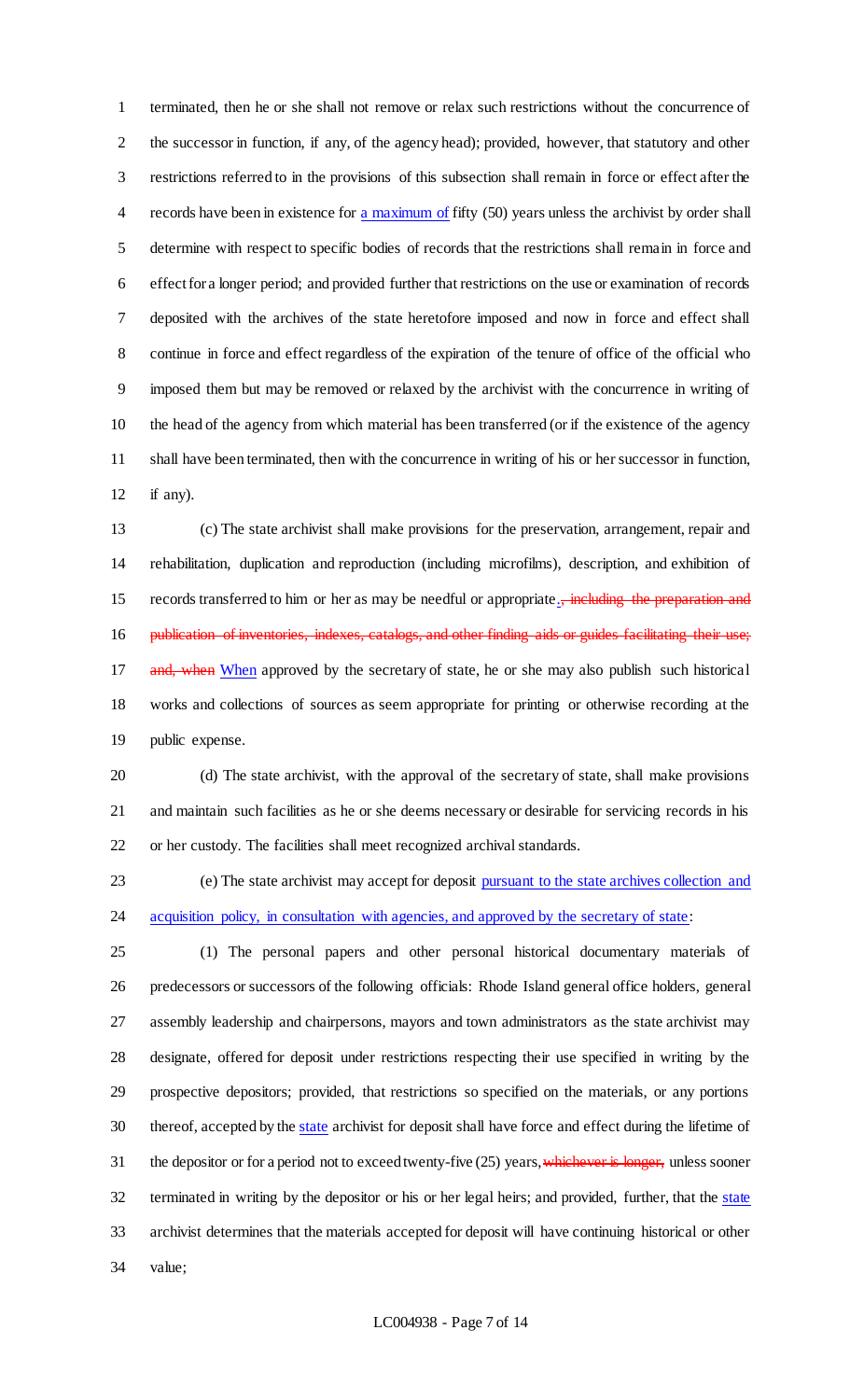1 (2) The original executive orders, official correspondence, and other records of government

2 business of predecessors or successors of the following officials: Rhode Island general office

3 holders, general assembly leadership and chairpersons, mayors and town administrators;

 $\left(\frac{2}{3}\right)$  The original acts, resolutions and other proceedings of the general assembly shall be deposited and safely kept in the division of state archives of the department of state, and shall not be removed therefrom except upon the order of the general assembly, or upon process issued by the supreme or superior court or by a justice of either of said courts per the provisions of § 43-2-3;  $(3)(4)$  Motion-picture films, still pictures and sound recordings from public and private sources that are appropriate for preservation by the state government as evidence of its organization, functions, policies, decisions, procedures, and transactions. Title to materials so deposited under 11 this subsection shall pass to and vest in the state archives-; and

 $\left(4\right)(5)$  Burial records from any private or nonprofit cemetery association or perpetual care 13 society or any funeral director which has ceased operations.

 (f) The state archivist is hereby authorized to preserve video tapes, motion-picture films, still pictures, and sound recordings pertaining to and illustrative of the historical development of the state and its activities, and to make provisions for preparing, editing, titling, scoring, processing, duplicating, reproducing, exhibiting, and releasing for nonprofit educational purposes, motion-picture films, still pictures, and sound recordings in his or her custody.

19  $\left(\frac{1}{2}\right)$  The state archivist is hereby authorized to establish a unit within the division which 20 shall be known as the local government records program and which shall be primarily responsible 21 for assisting cities and towns with the care and management of their public records. The program 22 shall be charged with designing and implementing a training program for local government records 23 keepers; publishing retention schedules for the proper disposition of public records in local 24 governments; and providing technical and advisory assistance in the storage, preservation, and 25 ongoing maintenance of the records of local governments.

26 (2) The state archivist shall submit a yearly report on the progress of the local government 27 records program to the general officers and to the general assembly. The state archivist shall be 28 permitted to request funding as part of the operating budget of the office of secretary of state to 29 operate this program.

# 30 **42-8.1-9. Access to public records.**

 The state archivist in person or through a deputy, shall have the right of reasonable access 32 to all public records in the state, or any public offices or general officers of the state or any city, municipality, district or political subdivision thereof, and research, with a view to securing their safety and determining the measures necessary to secure their preservation and conservation.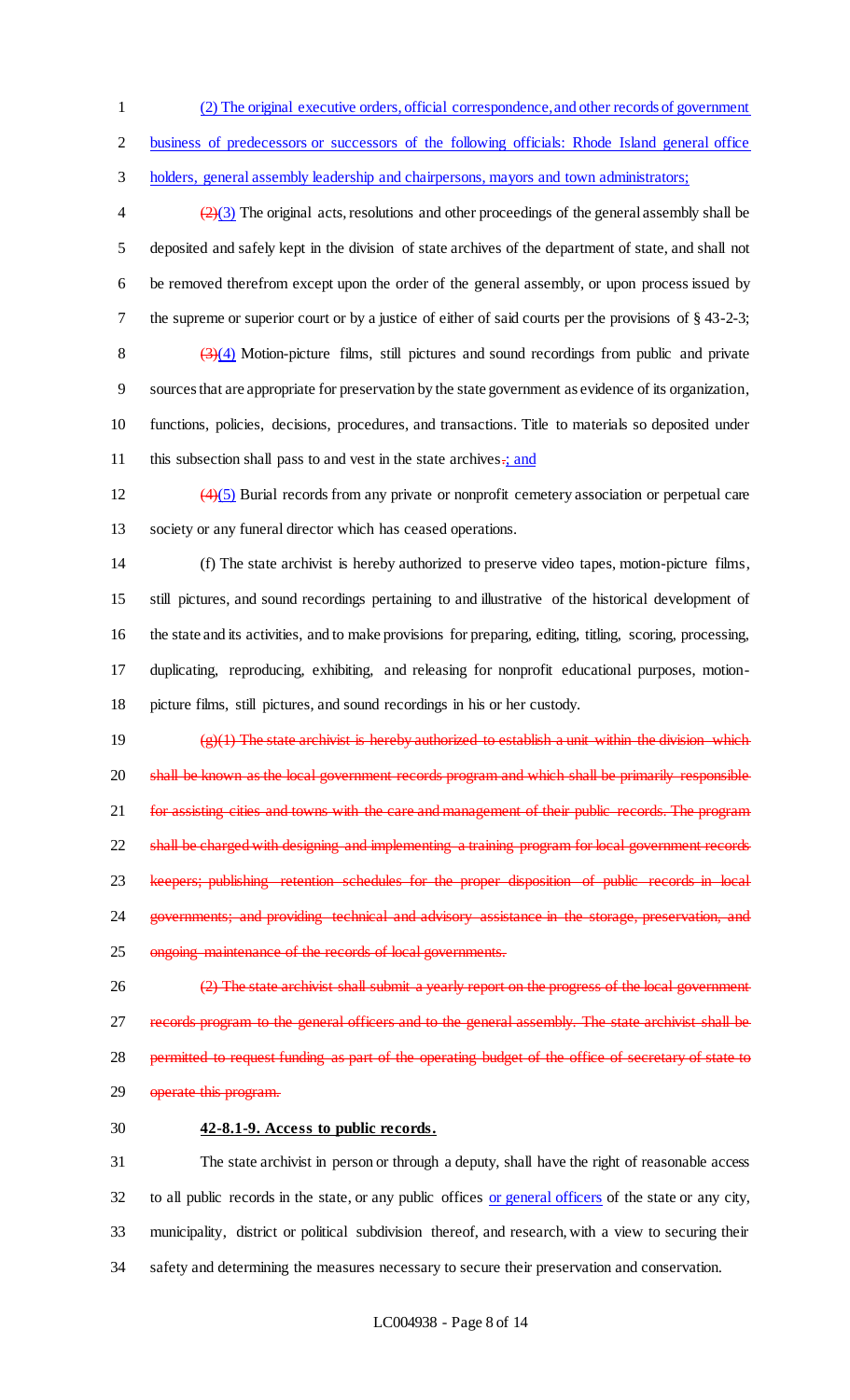#### **42-8.1-10. Determination of value.**

 Every public officer who has public records in his or her custody shall consult periodically with the state archivist together with the state auditor, and the attorney general, and those officers 4 shall determine whether the records in question are of permanent records legal or historical value. 5 Those records unanimously determined not to be  $\theta$  permanent legal or historical value records shall be disposed of by such method as specified by § 38-3-6. A list of all records so disposed of, 7 together with a statement certification of records destruction certifying compliance with § 38-3-6, signed by the state archivist, shall be filed and preserved in the office from which the records were drawn. Public records in the custody of the state archivist with the approval of the secretary of state 10 , or designee, may be disposed of upon a similar determination by the attorney general, the auditor 11 general, and the head of the agency from which the records were received or its legal successor

- based upon approved records control schedules.
- 

### **42-8.1-11. Transfer of records to archives.**

 (a) Those records deemed by the public officer having custody thereof to be unnecessary for the transaction of the business of his or her office and yet deemed by the public records 16 administrator, attorney general, or the auditor general and the state archivist to be  $\theta$  permanent  $\theta$  re 17 historical value, records may shall be transferred, with the consent of the state archivist, to the custody of the division of state archives. A list of all records so transferred, together with a statement certifying compliance with the provisions of this chapter signed by the state archivist, shall be preserved in the files of the office from which the records were drawn and in the files of the division.

 (b) Those records created or received by general officers, immediate staff, or a unit or individual of the executive office whose function is to advise and assist general officers, in the 24 course of conducting activities which relate to or have an effect upon the carrying out of the constitutional, statutory, or other official duties carried out on behalf of the state. Such materials 26 shall be transferred at the end of the official's final term within thirty (30) days of leaving such office.

 $\leftrightarrow$  (b)(c) Items in the care, custody, and trusteeship of the state archivist which are not records as defined by chapter 2 of title 38 and items which are not records which are proposed for disposition but determined to be of historical or museum interest or value by the state archivist may be transferred to the custody of the Rhode Island historical society or other local historical societies.  $\left(\frac{e}{d}\right)$  Qualified researchers, scholars and students and other appropriate persons performing qualified research shall have the right of reasonable access to all records in the custody of the state archivist for purposes of historical reference, research, and information, subject to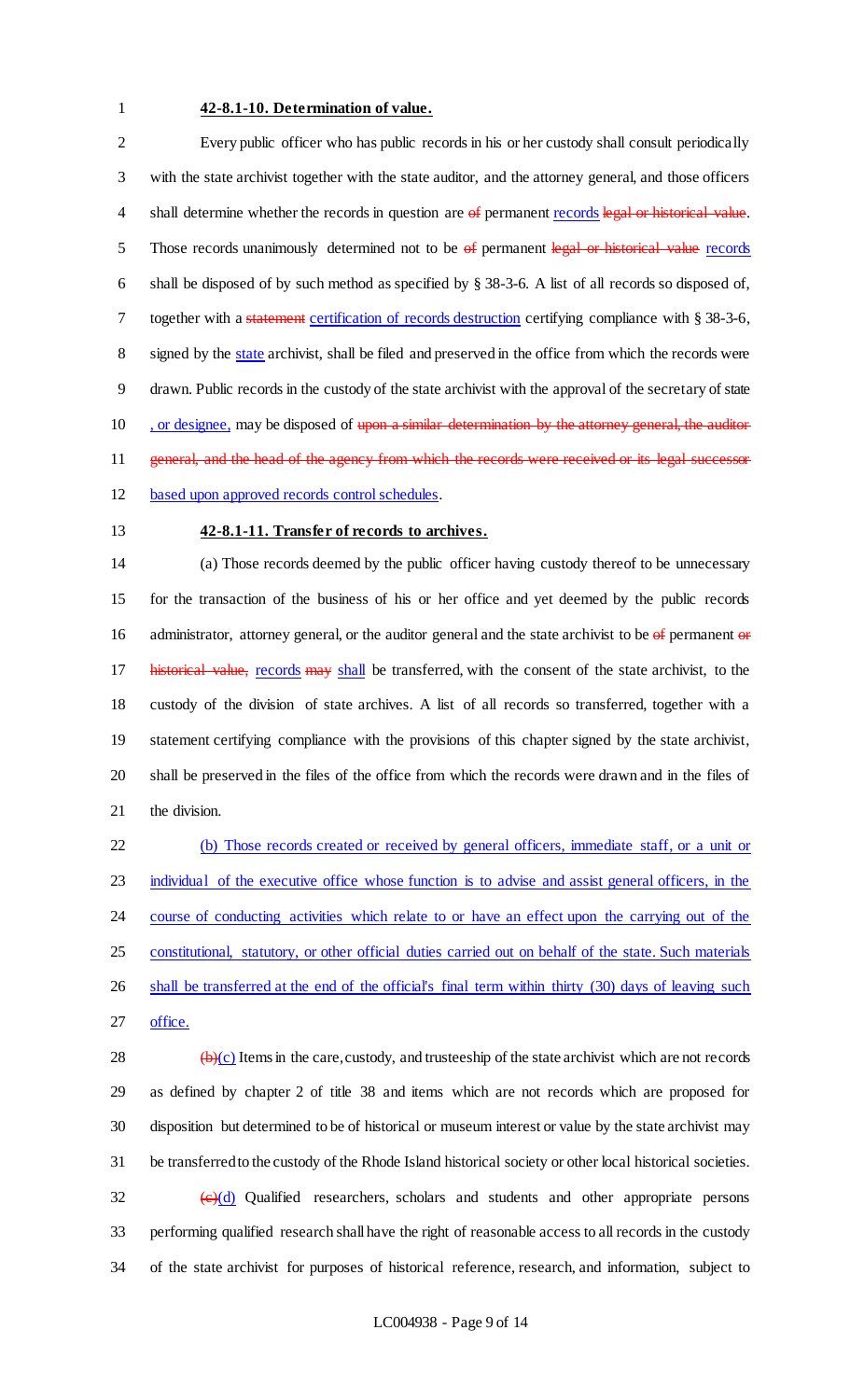provisions of chapter 2 of title 38. Copies of records, having historical, or museum interest or value shall be furnished by the state archivist upon request of any person, society, state agency or political subdivision, subject to restraints of standard archival practices.

4  $\left(\frac{d}{e}\right)$  In the event of disagreement as to the custody of any records as defined in § 38-3-6, the archivist with the advice of the attorney general and auditor general shall make final and conclusive determination, and order and direct custody accordingly per § 38-3-6.

**42-8.1-12. Violations.**

 (a) The state archivist shall, whenever he or she finds that any provisions of this title have 9 been or are being violated, inform in writing the head of the agency concerned of the violations and make recommendations regarding means of correcting them. Unless corrective measures 11 satisfactory to the archivist are inaugurated within a reasonable time, the archivist shall submit a

12 written report thereon to the governor, and the general assembly.

 (b) The attorney general, on behalf of the state and the division of state archives, may replevin any public records which were formerly part of the state of Rhode Island's records.

 (b) The administrator is hereby empowered to bring an action in the superior court for restraining orders and injunctive relief to restrain and enjoin violations or threatened violations of

any provision of this chapter.

# **42-8.1-13. Legal status of reproductions.**

 (a) When any copy or reproduction, furnished under the terms hereof, is authenticated by the official seal and certified by the state archivist, the copy or reproduction shall be admitted in evidence equally with the original from which it was made.

 (b) The state archivist or any other public officer of the state or any city, municipality, district, or legal subdivision thereof may cause any or all public records, papers, or documents kept by him or her to be photographed, microphotographed, or reproduced on film or non-erasable optical disc or through other processes which accurately reproduce or form a durable medium for reproducing and preserving the original records. These reproduction processes shall comply with the standards approved for the reproduction of permanent records under § 38-3-5.1. These photographs, microphotographs, photographic films, optical discs or other reproductions shall be deemed to be original records for all purposes including introductions in evidence in all courts or administrative agencies. A transcript, exemplification, or certified copy thereof, for all purposes recited in this section, shall be deemed to be a transcript, exemplification, or certified copy of the original.

 (c) Whenever these photographs, microphotographs, or reproductions on film or non-erasable optical discs, or other reproductions properly certified, are placed in conveniently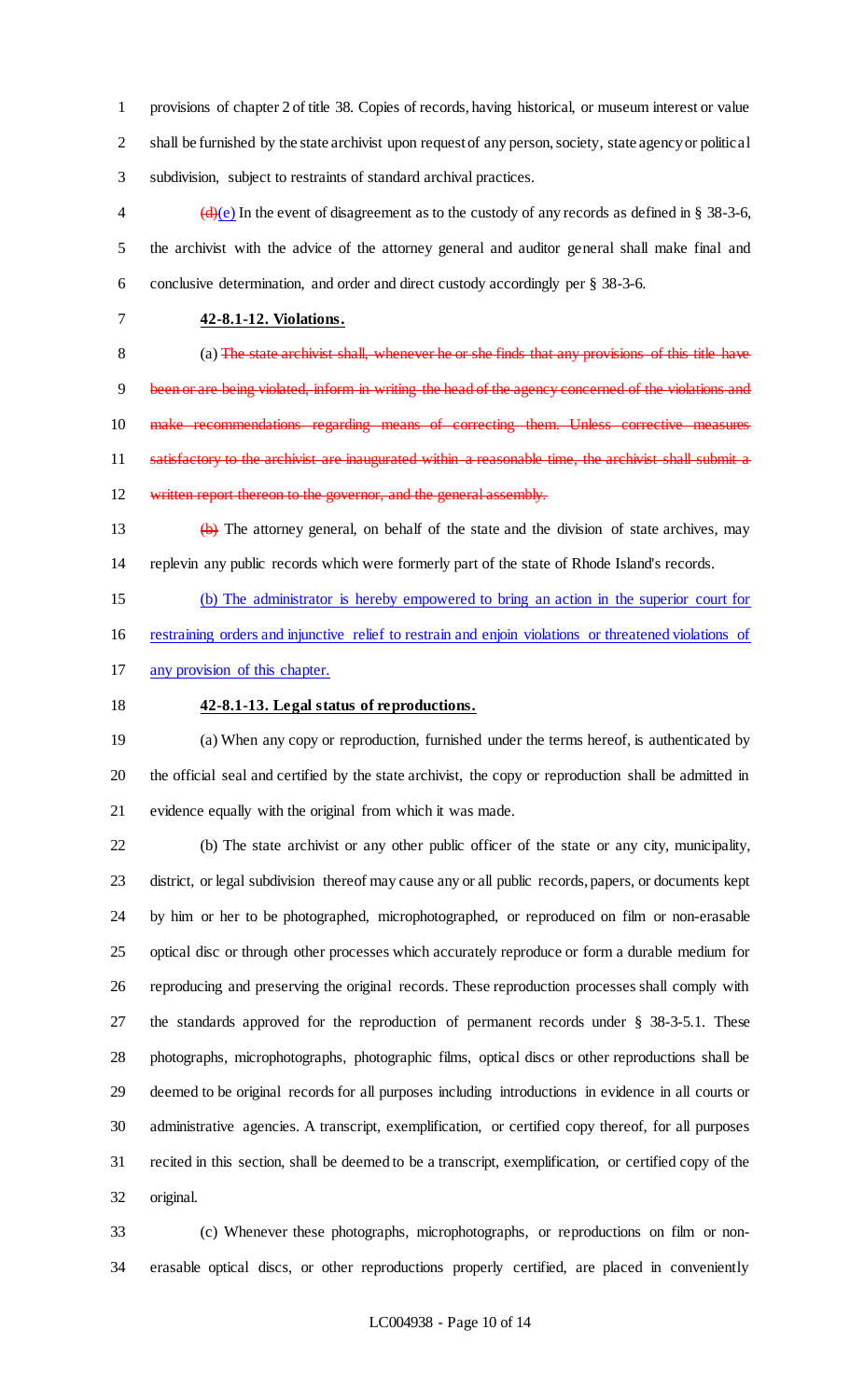accessible files and provisions made for preserving, examining, and using the same, any public officer may cause the original records from which the reproductions have been made, or any part thereof, to be disposed of according to methods prescribed by §§ 38-1-10 and 38-3-6. These copies shall be certified by their custodian as true copies of the originals before the originals are destroyed or lost, and the copies so certified shall have the same force and effect as the originals, provided the copies meet the standards established under § 42-8-4. Copies of public records transferred from the office of their origin to the division, when certified by the state archivist or the deputy state archivist, shall have the same legal force and effect as if certified by the original custodian of the records.

# **42-8.1-15. Copying and authenticating charges.**

11 The state archivist may charge a fee set to recover the costs for making or authenticating copies or reproductions of materials transferred to his or her custody. This fee shall be fixed by the secretary of state, at a level which will recover, so far as practicable, all elements of the above costs, and may include increments for the estimated replacement cost of equipment.

#### **42-8.1-16. Annual report. Annual reports.**

16 (a) The secretary of state shall submit for the public records administrator, all general office 17 holders, to the governor, and the general assembly and the state publications clearinghouse an 18 annual report concerning the administration of functions of the state archivist and the division. The 19 report may include a yearly preservation plan for addressing the preservation needs and objectives for the division to be accomplished during the coming year. This report shall include a review of past preservation initiatives within the department as well as the projected cost(s) for new initiatives.

(b) The secretary of state shall submit a disaster preparedness plan for the state archives.

24 The plan will be placed on file in a secure location with the secretary of state, the office of library

25 and information services, the Rhode Island emergency management agency, and the division of

26 capital asset management and maintenance and will be updated periodically.

## **42-8.1-17. Duties of agencies.**

It shall be the duty of each agency of the state and political subdivision thereof to:

29 (1) Cause to be made and preserved records Assist in the creation of record control schedules containing adequate and proper documentation of the organization, functions, policies, decisions, procedures, and essential transactions of the agency and designed to furnish the 32 information necessary to protect the legal rights of the government and of the persons directly 33 affected by agency's activities public records created or received by the agency until they have met retention;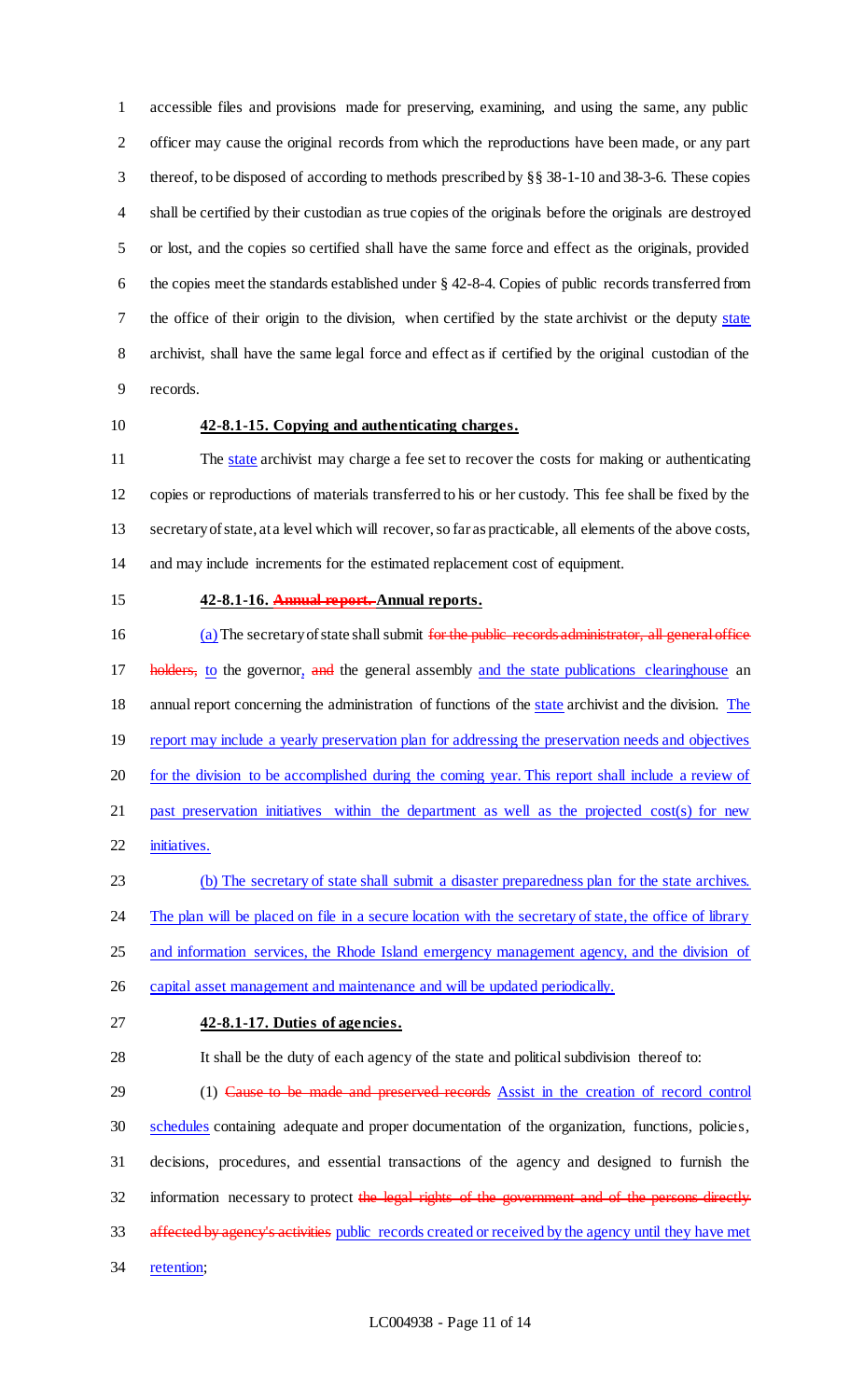(2) Cooperate fully with the division in complying with the provisions of this chapter;

 (3) Establish and maintain an active and continuing program for the preservation of 3 permanent records of permanent legal or historical value and assist the division to implement the 4 provisions of this chapter. Agencies that do not transfer permanent records to the state archives shall submit an annual preservation report to the state archives; and

 (4) Establish necessary safeguards against the removal or loss of records. These safeguards shall include notification to all officials and employees of the agency that no records in the custody of the agency are to be alienated or destroyed except in accordance with the provisions of this 9 chapter, §§ 38-1-10 and 38-3-6;.

 (5) Designate an agency records officer who shall establish and operate an archives and 11 records management program for the agency in cooperation with the division of state archives and 12 the public records administration. This officer may also serve as the agency forms management 13 representative as required by § 42-84-5.

#### **42-8.1-20. Rhode Island Historical Records Trust established.**

 (a) There is hereby established a special fund to be known as the Rhode Island Historical Records Trust (hereinafter called Trust).

 (b) There is hereby imposed an additional assessment of four dollars (\$4.00) for every instrument filed for recording pursuant to §§ 33-22-21 and 34-13-7.

 (c) On the first of every month, the municipal clerk shall transmit to the state archives three dollars (\$3.00) of the additional assessment collected under subsection (b) of this section for deposit in the Rhode Island Historical Records Trust. The remaining one dollar (\$1.00) of each such additional assessment shall remain with the local government and be deposited in a local Historical Records Trust.

 (d) All monies retained by a local government shall be placed in a Historical Record Trust Fund maintained by the local government. The expenditure of these monies shall be restricted solely to the preservation of public records of historical value maintained by the municipal clerk or by a municipal archives.

 (e) Use of these funds by the state archives shall be for the development and ongoing 29 maintenance of a full-time local government records management program component, pursuant to § 38-3-4, and the state archives and records program. Such program shall be responsible for providing aid, advice, and assistance to all local governments of this State concerning the proper management and preservation of the public records in their custody or care, as required by other provisions of statute. Funds shall be expended to support administrative and other costs associated with the provision of consultative and technical services including, but not limited to, educational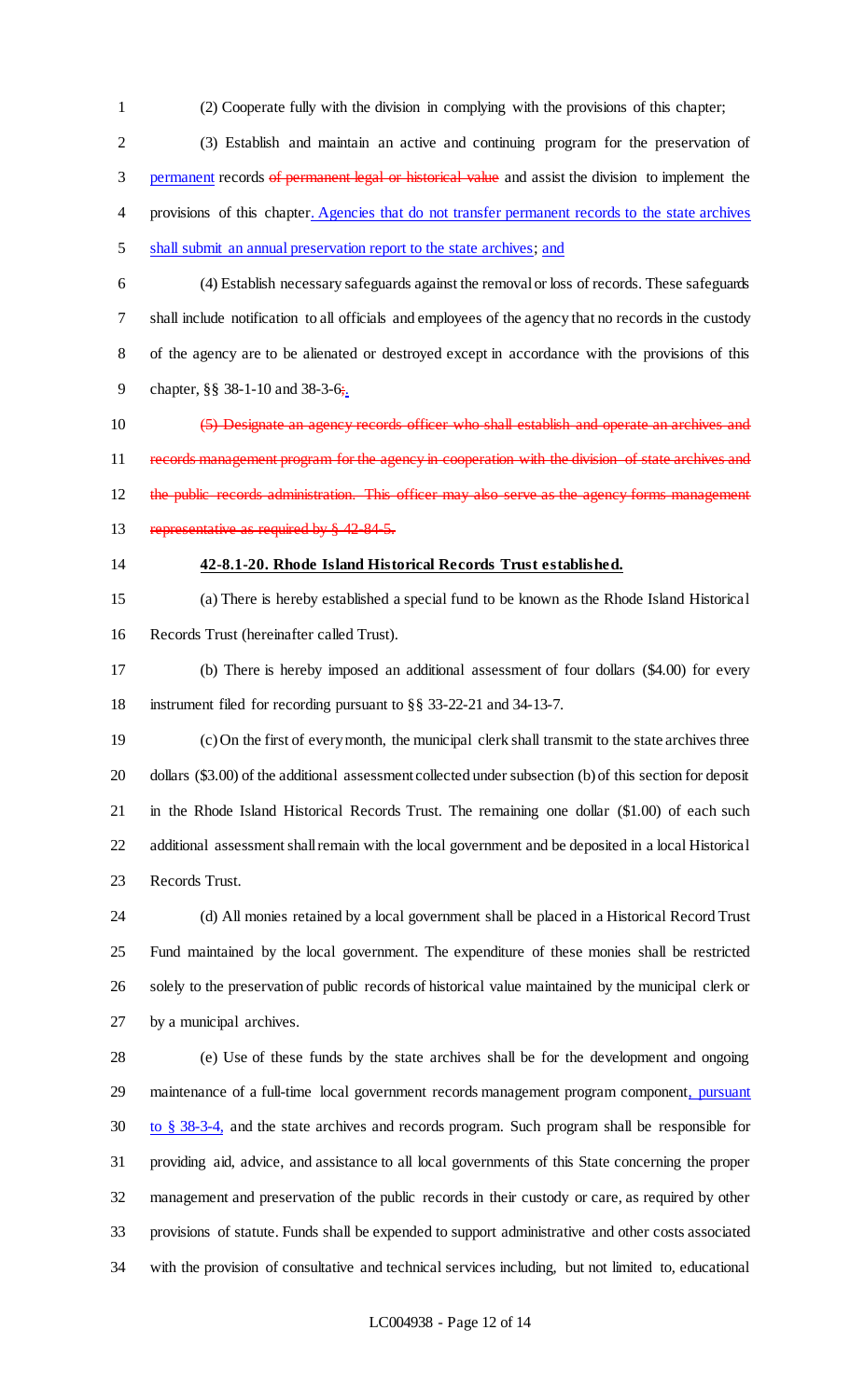- programming, micrographics services, and ongoing storage and preservation of local government
- records.
- (f) All monies received by the General Treasurer and other moneys appropriated or received for the purposes stated in subsection (b) above shall be deposited in a restricted account which shall be administered by the state archives.
- (g) Each year the state archives shall review and make recommendations on a proposed operational and expenditure plan for the RI Historical Records Trust.
- SECTION 2. This act shall take effect upon passage.

LC004938 ========

========